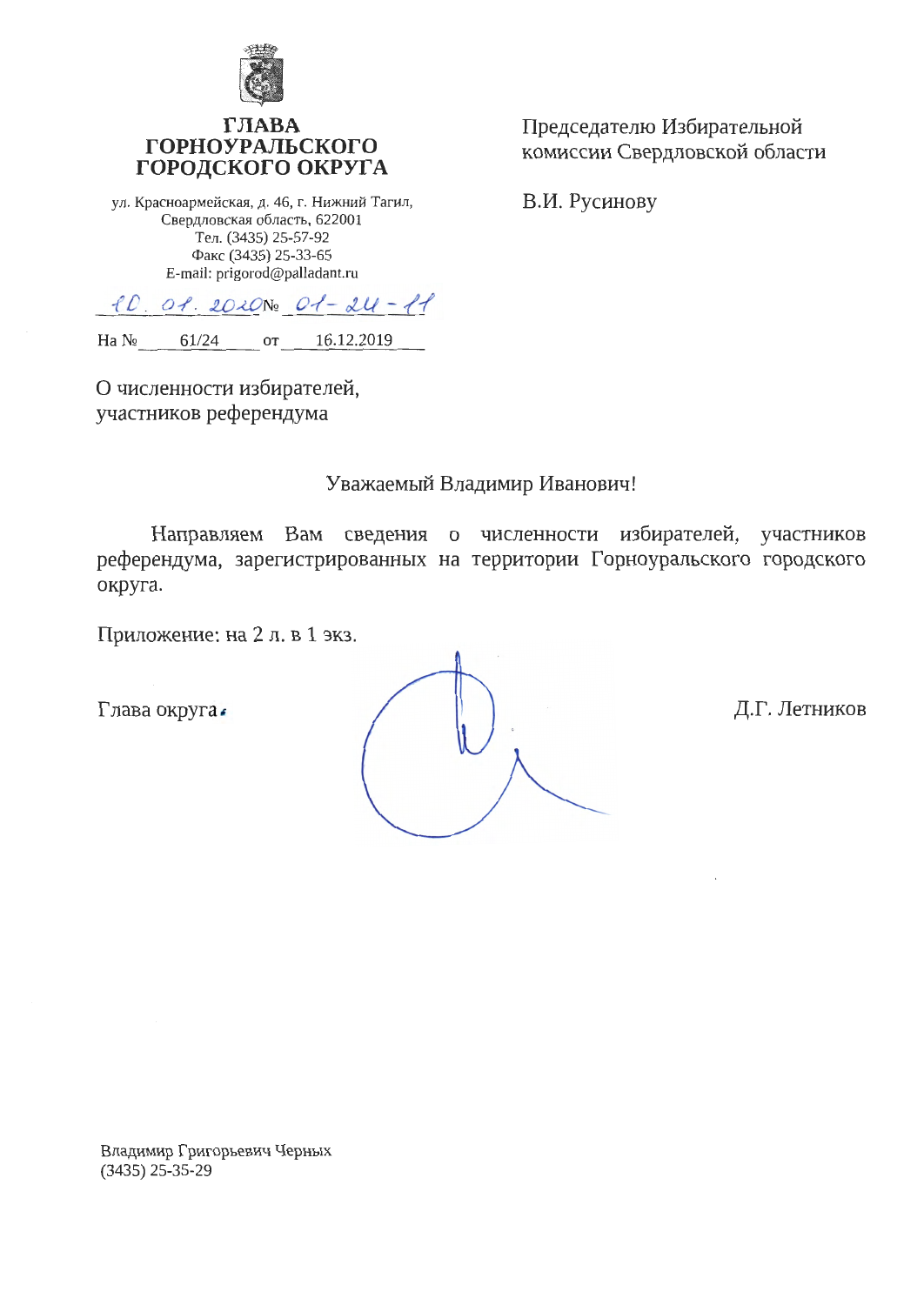# СВЕДЕНИЯ

### о численности избирателей, участников референдума, зарегистрированных на территории

## Горноуральского городского округа

(наименование муниципального района (городского округа, внутригородской территории

города федерального значения)

#### Свердловская область

(наименование субъекта Российской Федерации)

по состоянию на  $\qquad 01/01/2020$ 

(дата)

Число избирателей, участников референдума: 26605

в том числе:

| $N_2$<br>$\Pi/\Pi$ | Наименование населенного<br>пункта | Число избирателей |
|--------------------|------------------------------------|-------------------|
| 1                  | $\overline{2}$                     | 3                 |
| 1                  | Анатольская деревня                | 27                |
| $\overline{2}$     | Анатольская поселок                | 100               |
| 3                  | Балакино село                      | 223               |
| 4                  | Башкарка село                      | 394               |
| 5                  | Беляковка деревня                  | 236               |
| 6                  | Большие Галашки село               | 13                |
| 7                  | Братчиково поселок                 | 44                |
| 8                  | Бродово село                       | 426               |
| 9                  | Бызово село                        | 263               |
| 10                 | Верхняя Алабашка деревня           | $\theta$          |
| 11                 | Вилюй поселок                      | 96                |
| 12                 | Висим поселок                      | 1001              |
| 13                 | Горноуральский рабочий<br>поселок  | 2871              |
| 14                 | Дальний поселок                    | 54                |
| 15                 | Дрягуново село                     | 31                |
| 16                 | Дубасова деревня                   | 5                 |
| 17                 | Зональный поселок                  | 367               |
| 18                 | Зырянка деревня                    | 14                |
| 19                 | Кайгородское село                  | 308               |
| 20                 | Кондрашина деревня                 | 11                |
| 21                 | Корнилова деревня                  | 59                |
| 22                 | Краснополье село                   | 302               |
| 23                 | Лая поселок                        | 149               |
| 24                 | Лая село                           | 1651              |